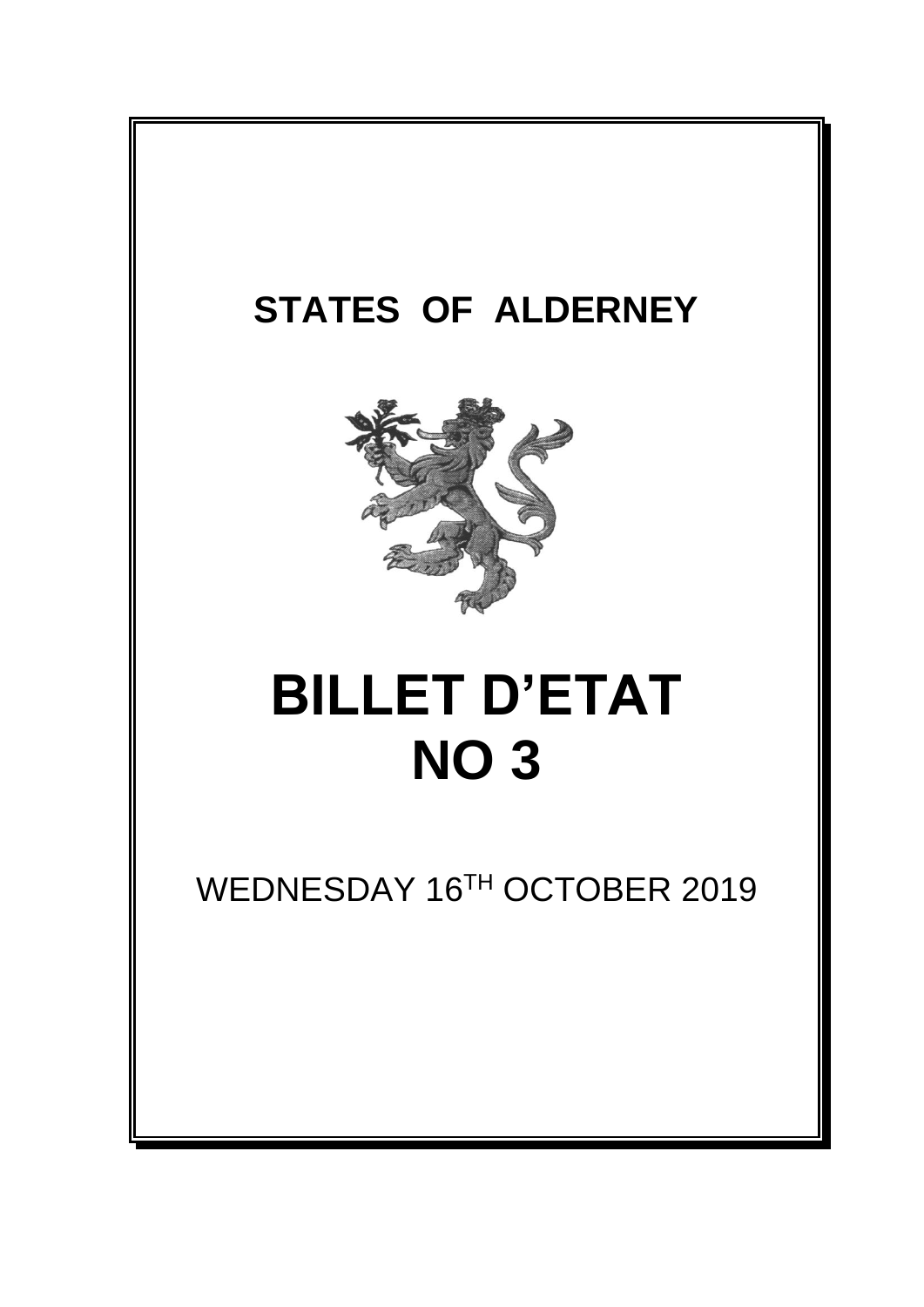# **STATES OF ALDERNEY**

## **BILLET D'ETAT NO 2**

## **FOR WEDNESDAY 16 TH OCTOBER 2019**

### **Members of the States:**

I have the honour to inform you that the Meeting of the States will be held at 5:30 pm on Wednesday 16 th October 2019.

> William Tate President

### **Item l New Connaught Care Home – Extension**

**The following letter was received from Mr Dent, Chairman of the Policy and Finance Committee:-**

"Background:-

At the meeting of Policy and Finance Committee on 19 September 2019, a recommendation from the General Services Committee in respect of an extension to the New Connaught Care Home was considered and approved.

The New Connaught Care Home is a States owned care home company managed by an independent board of Directors. The States has previously agreed that its role can extend to considering provision of financial and other support to help the New Connaught Care Home achieve its objectives and support the local community.

Need:-

The care home currently provides a variety of care and support to 24 island residents. It is considered to be vital for the island's ageing population. However, the changing population raises challenges with regard to its resilience as the current building regularly reaches its maximum capacity.

Apart from the Mignot Memorial Hospital which provides 14 long term nursing care beds and 8 acute beds, the New Connaught Care Home is the only care facility.

Analysis of the island's demographic indicate that there is, and will continue to be an ever-increasing demand on care needs. The last Alderney census in 2018 showed a very high dependency ratio of 0.83 (retired age and child residents v those of working age). This has grown over the last three years and compares to the Guernsey dependency ratio of 0.55. The high dependency level is influenced by the higher proportion of older people in Alderney, including 5% or 103 residents over 85 (Guernsey 2.7%). On the basis of current demographic movements, it is predicted that this level will be close to or above 1 by 2035. By comparison the forecasts for Guernsey, Jersey and UK by 2035 are between 0.69 and 0.73.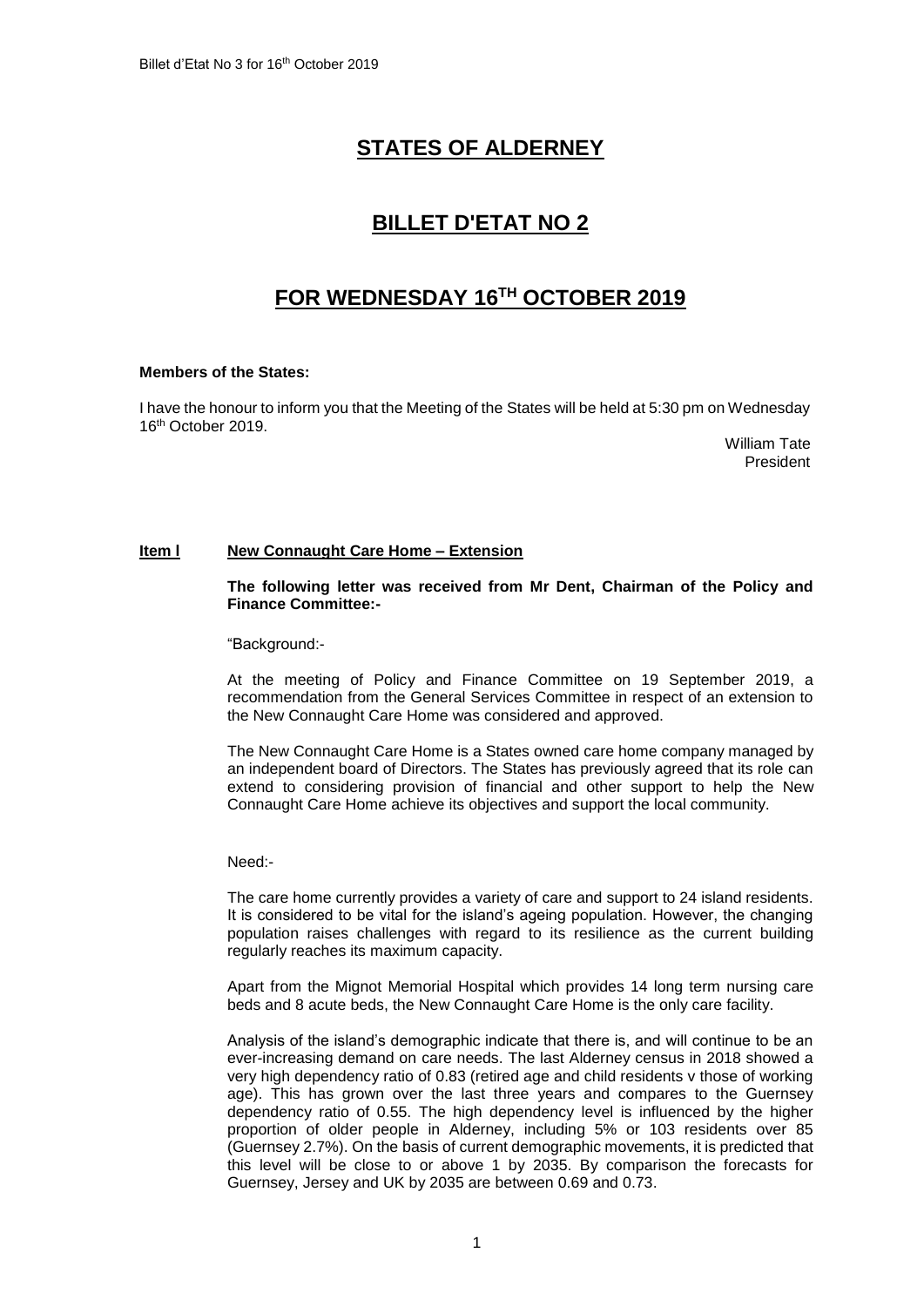Since 2017, the need for further provision at the New Connaught Care Home has been evident and there has been ongoing investigation into options. Given the current pressures on capacity and the forecast population, the proposed extension is considered to be an essential part of the solution.

The Policy and Finance Committee also recognises that residential care provision is not the only solution to the challenge of an ageing population. Other strategic initiatives to support independent and assisted living will therefore need to be explored over the medium to longer-term in liaison with the States of Guernsey.

The extension is designed to help ensure resilience in the care home provision on the island over the longer term. The new extension will enable a response to the healthcare demands of an increasing older population with opportunities to support advanced care and long-term nursing care. This project also reflects on the States of Guernsey 'Supported Living and Ageing Well Strategy (SLAWS)' as relevant to Alderney. The focus of this strategy is to have an adaptable and continuously improving care and a support system that is fair, person-centred, enabling and sustainable.

### Proposal for extension:-

The overall project proposal is to deliver changes to the New Connaught Care Home infrastructure in phases. This first delivery phase will provide a purpose-built office space with training facilities on the top floor of the current building. This will then enable the subsequent phases of building the new extension.

The new extension will comprise 13 additional resident rooms plus communal spaces, tailored rooms for clinics, new offices, more storage and housekeeping facilities. The extension will also include installation of a new lift. New residents will bring in additional revenue to the New Connaught Care Home which will be offset by additional costs associated with the extension. As part of the shareholder role, the States will continue to require the Connaught to demonstrate sound financial management and control and to evidence this through its business plan and submission of the annual accounts.

The delivery of the new extension has been broken down into incremental phases, this is a more agile approach which facilitates better cost management, reduces risks and is less disruptive to residents. This Business Case is for the delivery of the loft conversion, known as phase 1 of the project delivery plan. There is a total of three phases: Phase 1 - Loft Conversion, Phase 2 – Substructure i.e below ground; and Phase 3 – Above ground i.e the rooms. The overall cost for all three phases is estimated at £1.88m.

#### Cost and timing:-

The costs of Phase 1 are estimated as £190,000 broken down as follows:

- £150,000 for the loft conversion contractors;
- £20,000 Fees and project management;
- £20,000 for Solar Panels.

The project will be subject to the States of Alderney procurement processes which require competitive tenders for projects over £150,000. It will also be notified to the States of Guernsey Policy and Resources Committee in accordance with agreed practices.

Subject to approval by the States, the Phase 1 project can start soon with a view to completion by January 2020.